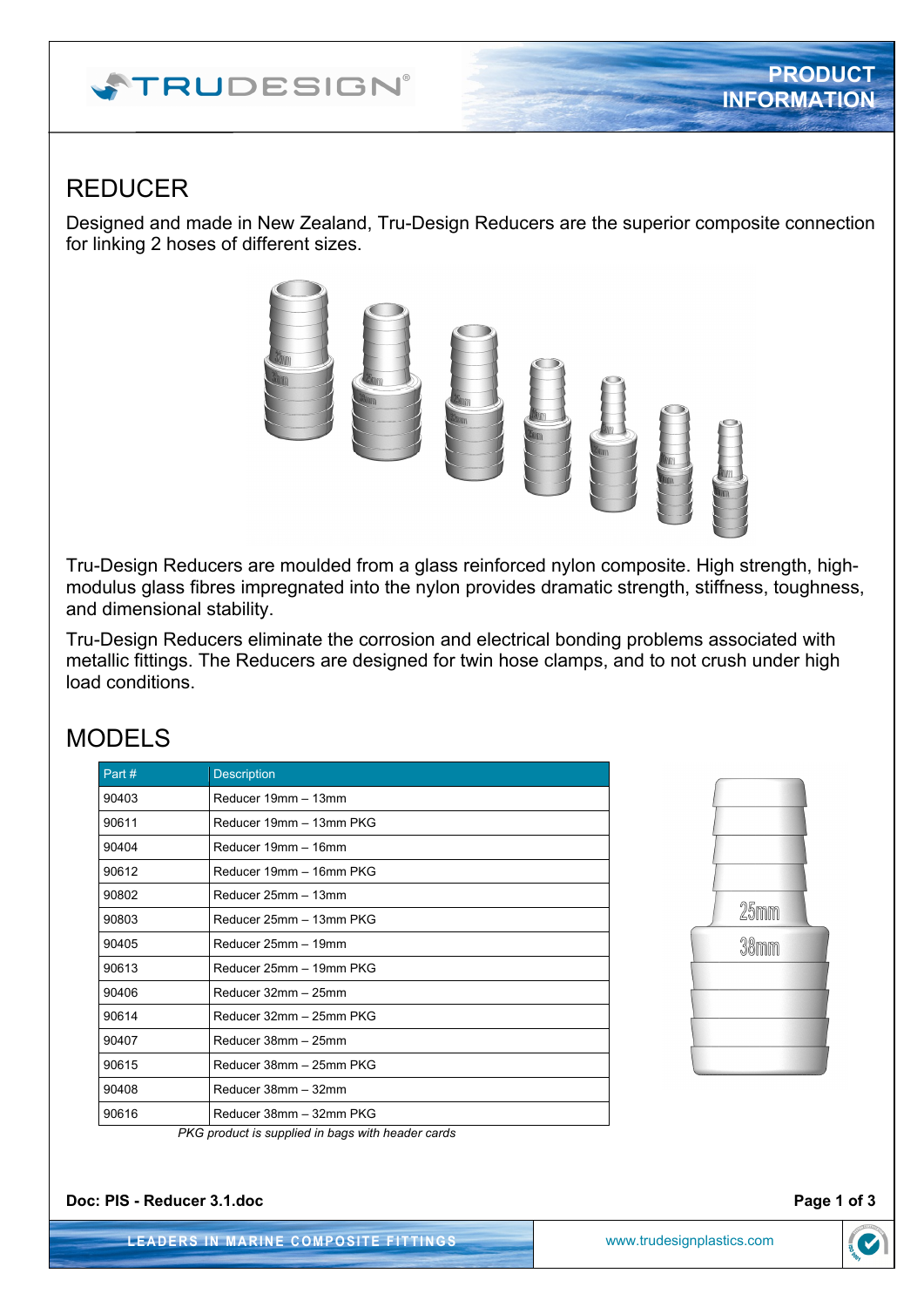

## KEY FEATURES

| <b>Feature:</b>                                         |                                                                                         |
|---------------------------------------------------------|-----------------------------------------------------------------------------------------|
| Manufactured from a glass reinforced<br>nylon composite | High strength and light weight.                                                         |
| Compatible with all hull types                          | Can be used on aluminum, steel, wood or FRP hulls.                                      |
| Immune to corrosion and electrolysis                    | Long life with no concerns over decreased performance<br>due to corrosion.              |
| Chemical resistant                                      | Impervious to diesel, petrol and antifouling paints.                                    |
| UV resistant                                            | These fittings will not break down with ultraviolet light or<br>discolour from the sun. |
| High quality surface finish                             | Will not discolour with green film as similar bronze fittings<br>do.                    |
| Large operating temperature range                       | Suitable for all marine environments, from -20°C to<br>$+110^{\circ}$ C.                |

## **SPECIFICATIONS**

#### FLOW DIAMETER

| <b>Size</b> | Minimum I.D.     |
|-------------|------------------|
| 19-13mm     | 8mm              |
| 19-16mm     | 11mm             |
| 25-13mm     | 8mm              |
| 25-19mm     | 13mm             |
| 32-25mm     | 19 <sub>mm</sub> |
| 38-25mm     | 19 <sub>mm</sub> |
| 38-32mm     | 25mm             |

**Doc: PIS - Reducer 3.1.doc** Page 2 of 3

**LEADERS IN MARINE COMPOSITE FITTINGS** www.trudesignplastics.com